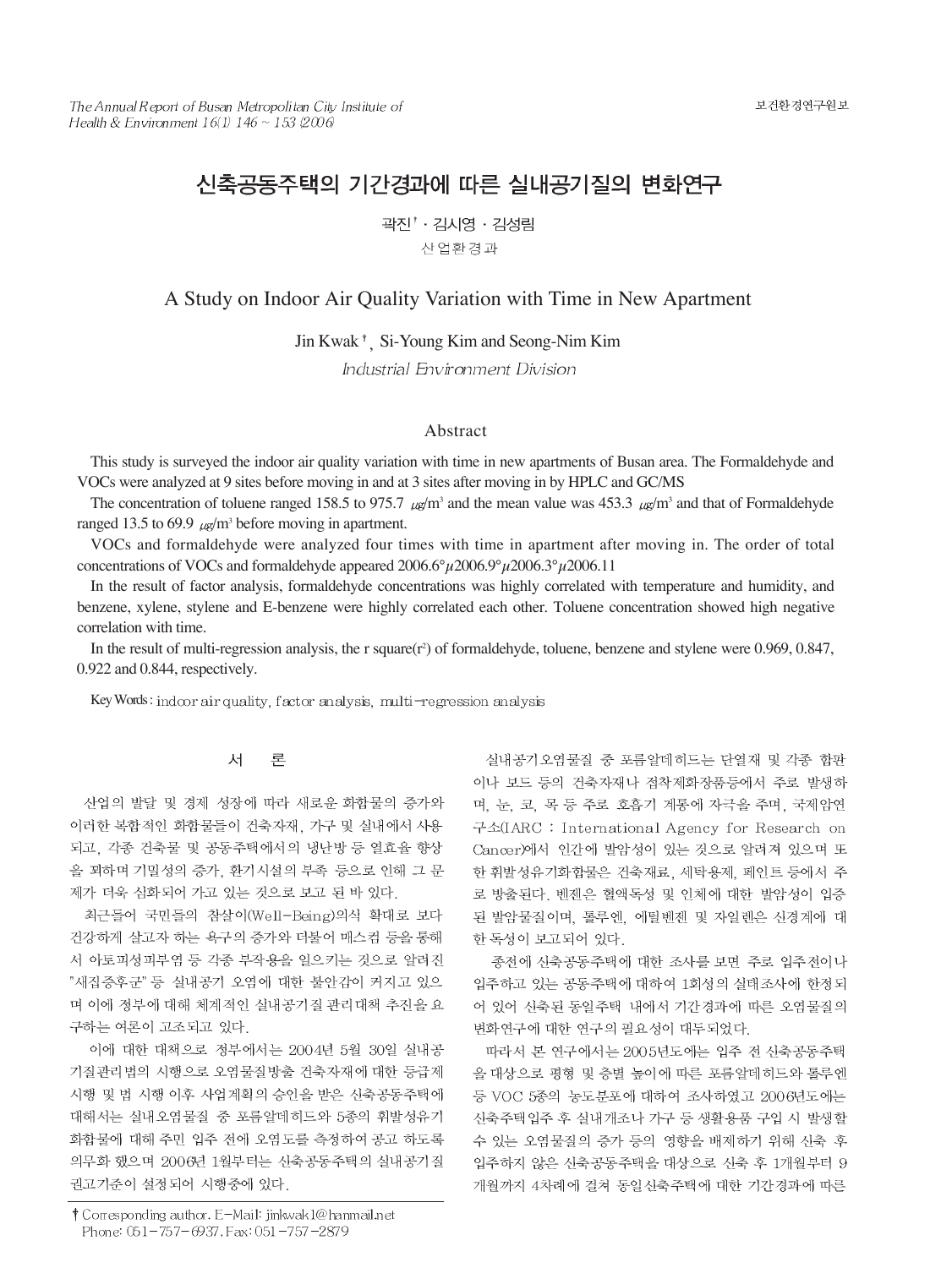| Compounds | Method                                                |                               | System                                                                            | Condition                                                                                                                                                                                                                                                                                                                                                                     |
|-----------|-------------------------------------------------------|-------------------------------|-----------------------------------------------------------------------------------|-------------------------------------------------------------------------------------------------------------------------------------------------------------------------------------------------------------------------------------------------------------------------------------------------------------------------------------------------------------------------------|
| $HCHO*$   | DNPH- derivatives<br>HPLC Method                      | <b>HPLC</b><br>(Agilent 1100) | Column<br>Detector(Wavelength)<br>Mobile phase<br>Column Flow<br>Injection Volume | $ODS(C_{18})$ 4.6mm $250$ mm<br>UV Dector(360 nm)<br>Acetonitrile/Water = $60/40$<br>$1.0$ mL/min<br>$20 \mu L$                                                                                                                                                                                                                                                               |
| $VOCs**$  | TD <sub>1</sub><br>(Thermal Desorption)<br>$-$ GC/MSD | <b>GERSTEL.</b><br>$TDS-G$    | TDS (Thermo)<br>Desortion System)                                                 | Tube type: Carbotrap 300<br>Initial temperature: $20\degree$ (0, 1min)<br>$Ramp: 60\text{°C/min}$<br>Final temperature: 260°C (5min)<br>Transfer temp.: 260℃                                                                                                                                                                                                                  |
|           |                                                       |                               | CIS (Cooled Injection<br>System)                                                  | Carrier gas: Helium<br>Adsorp. flow: 12.0ml/min<br>Initial temperature: $-70$ °C $(0,1$ min)<br>Ramp: $12^{\circ}$ C/sec<br>Final temperature: 260℃ (10min)                                                                                                                                                                                                                   |
|           |                                                       |                               | Agilent GC 6890                                                                   | Column: HP-VOC<br>$(60m, 320 \mu m, 1.80 \mu m)$<br>Mode: constant flow, 1.5ml/min<br>Initial Temp.: $60^{\circ}$ (2min)<br>Ramp $1:4^{\circ}$ /min<br>Final Temp, $1:120C$<br>Ramp $2:12^{\circ}$ min<br>Final Temp, $2:80C(3min)$<br>Ramp $3:12^{\circ}$ /min<br>Final Temp. $3:180\textdegree$ (1min)<br>Ramp $4:20^{\circ}$ /min<br>Final Temp, $4:260\textdegree (2min)$ |
|           |                                                       |                               | Agilent MSD5973N                                                                  | SIM mode<br>Source temperature: 230°C<br>Quad temperature: $150^{\circ}$ C<br>Ionization mode: El mode                                                                                                                                                                                                                                                                        |

| Table 1. Measuring method of VOCs and HCHO |  |  |  |  |  |  |
|--------------------------------------------|--|--|--|--|--|--|
|--------------------------------------------|--|--|--|--|--|--|

\* HCHO: Formaldehyde

\*\*VOCs: Volatile Organic Conpounds

실내공기질의 변화를 알기 위해서 신축공동주택 권고기준항목 인 톨루엔 등 휘발성유기화합물 5종과 포름알데히드 농도변화 를 조사하였고 다변량통계자료부석등을 이용한 이를 물질과 온도, 습도, 기간과의 상관관계 및 상호관련성을 규명함으로서 신축공동주택의 기간경과에 따른 오염물질의 변화에 대한 정 확한 정보 제공과 차후 신축공동주택 실내공기질 관리 정책을 위한 기초자료를 제공함을 목적으로 한다.

# 연구내용 및 방법

# 연구대상 및 측정항목

연구대상은 2005년에는 입주전인 부산 OO구의 W아파트 9세대를 대상으로 평형별(34평형, 41평형, 56평형)과 층별높 이(저층부, 중층부, 상층부)에 따른 VOCs 5개항목 및 HCHO 에 대하여 조사하였고, 2006년도에는 신축아파트인 ㅇㅇㅇ구 의 B아파트 중 입주하지 않은 3세대(33평형)를 대상으로 기간 경과에 따른 실내공기질의 변화경향을 파악하기 위해서 신축 후 1개월부터 9개월까지 4회에 걸쳐 HCHO 및 VOCs(벤젠. 톨루엔 에틸벤젠 자일렌 스티렌) 5개항목 및 온도 습도 등 에 대하여 조사하였다.

### 시료채취 및 측정방법

시료채취대상은 저층부(3층이내), 중층부(중간층을 포함한 위, 아래층), 고층부(최상부 3개층)에서 선정하였다.

시료채취는 실내공기질 시험방법에 따라 아파트내 거실 중앙 부에서 실시하였으며 바닥면으로부터 1.2m에서 1.5m 높이를 기본으로 해서 측정하였다.

시료채취방법®은 먼저 공동주택 단위세대의 외부에 면한 모 든 개구부(창호, 출입문, 환기구 등)와 실내출입문, 수납가구의 문 등을 개방한 상태에서 30분간 환기시킨 후, 실내출입문, 수 납가구의 문은 그대로 개방한 상태로 외부공기와 면하는 개구 부를 닫고 5시간동안 지속한 후 30분간 2회에 걸쳐 오후 1시에 서 오후 5시 사이에 저층부, 중층부, 상층부 순으로 시료를 채 취 하였다.

한편, 실내공기질 측정시 외부의 오염물질로 부터의 영향을 알아보기 위해서 2회에 걸쳐 실내공기질 측정시 아파트 외부에 서도 동시 측정이 이루어졌다.

포름알데히드의 시료 채취는 실내공기 중에 존재하는 알데히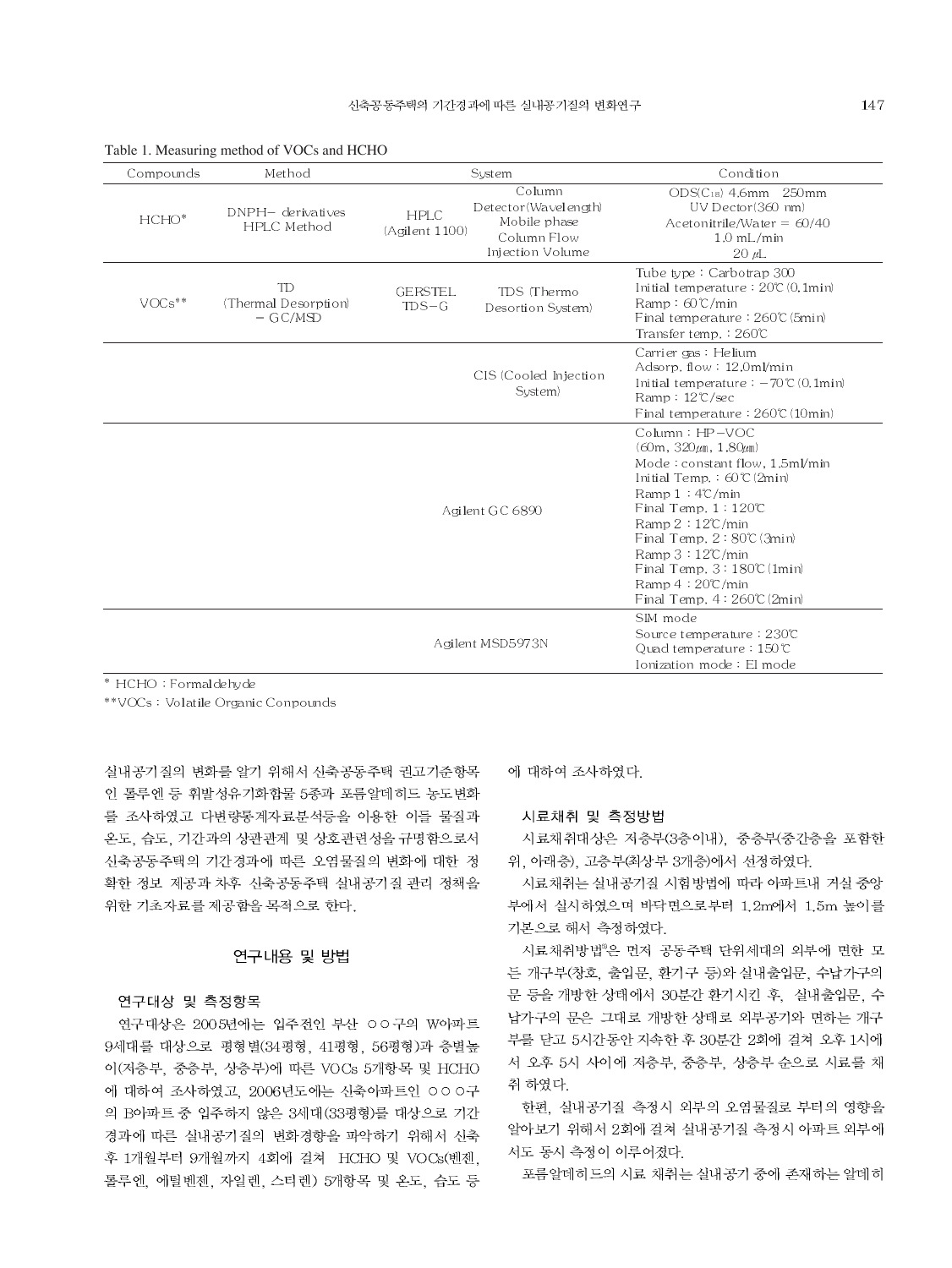| i abic 2. Average value and standarde deviation of Concentrations of VOCs and<br>Formaldehyde in new apartment before move-in | $mean \pm S.D$                         |                   |                                                                           |                          |                          |                                         |  |
|-------------------------------------------------------------------------------------------------------------------------------|----------------------------------------|-------------------|---------------------------------------------------------------------------|--------------------------|--------------------------|-----------------------------------------|--|
| 구 분                                                                                                                           | $\text{Benzene}(u\text{g}/\text{m}^3)$ |                   | To lue ne $(\mu$ g/m <sup>3</sup> ) E – benzene $(\mu$ g/m <sup>3</sup> ) | $X$ vlene $(\mu$ g/m $)$ | $Stvlene(\mu\alpha/m^3)$ | Formal dehi de $\mu$ g/m <sup>3</sup> ) |  |
| 34평형(n=3)                                                                                                                     | $8.7 \pm 15.0$                         | $225.7 \pm 200.6$ | $15.2 \pm 20.9$                                                           | $43.4 \pm 53.0$          | $98.8 \pm 35.7$          | $38.9 \pm 9.3$                          |  |
| 41평형(n=3)                                                                                                                     | $0.0 \pm 0.0$                          | $158.5 \pm 85.0$  | $23.9 \pm 27.7$                                                           | $44.5 \pm 49.8$          | $42.3 \pm 17.2$          | $69.9 \pm 51.5$                         |  |
| 56평형(n=3)                                                                                                                     | $0.0 \pm 0.0$                          | $975.7 \pm 500.9$ | $111.8 \pm 77.2$                                                          | $196.4 \pm 07.1$         | $30.4\pm 3.8$            | $13.5 \pm 12.2$                         |  |





Fig. 1. Concentrations of VOCs and Formaldehyde in new apartment before move-in.

드류를 2,4-DNPH 화합물이 충진되어 있는 카트리지에 통과 시켜 흡착하여 채취하는 방법을 이용하였다.

포름알데히드 시료 채취 장치는 실내공기를 흡인하는 미니펌 프 (Sibata MP-100, Japan)와 2,4-DNPH 카트리지 (Supelco, USA), 오존스크러버(Supelco, USA)로 구성되어 있 으며, 300mL/min의 유량으로 시료를 채취하였다.

VOC 시료 채취는 고체흡착제에 기체가 흡착되는 것을 이용 하는 방법으로 시료채취장치는 실내공기를 흡인하는 미니펌프 (Sibata MP-∑30, Japan)와 고체흡착관(Carbotrap300)을 사용하여 50mL/min의 유량으로 시료를 채취하였으며 채취한 시료는 외부공기로부터 오염이 되지 않도록 밀폐용 마개와 알 루미늄 등으로 밀봉하여 분석전 까지 4℃이하의 냉암소에 보관 하였다.

#### 결과 및 고찰

#### 입주전 신축공동주택 실내공기질 비교분석

2005년 12월에 입주전인 OO구 W아파트 9세대를 선정하 여 각 평형 (34평형, 41평형, 56평형) 및 층별높이 (저층부, 중 층부, 상층부)에 따른 HCHO 및 VOC 5종에 대한 실내공기질 을 측정결과는 아래와 같다.

입주전 평형에 따른 신축공동주택의 실내공기질 비교분석 : Fig. 1의 평형에 따른 VOCs 및 HCHO의 실내공기질 조사결 과에 대하여 살펴보면.

기존의 다른 조사<sup>6</sup>에서와 마찬가지로 입주전에 측정항목 중 모든 평형에서 Toluene의 농도가 가장 높게 나타났고, 벤젠의 농도가 가장 낮은 것으로 나타났다.

34평형의 경우를 보면 전체오염물질의 평균농도는 Toluene(225.7  $\mu$ g/m<sup>3</sup>) Stylene(98.8  $\mu$ g/m<sup>3</sup>) Xylene(43.4  $\mu$ g/m<sup>3</sup>) Formaldehyde(38.9  $\mu$ g/m<sup>3</sup>) E-benzene(15.2  $\mu$ g/ m<sup>3</sup>)순이었으며 Benzene이(8.7 ug/m<sup>3</sup>)로 가장 낮은 것으로 조 사되었고 층별에 따른 조사결과를 보면 VOCs 5종 모두 저층 부에서 상층부로 갈수록 증가하는 경향을 나타난 반면 포름알 데히드는 상층부에 저층부로 갈수록 농도가 증가하는 것으로 조사되었다.

41평형의 경우 개별오염물질의 평균농도는 Toluene(158.5  $\mu$ g/m<sup>3</sup>) Formaldehyde(69.9  $\mu$ g/m<sup>3</sup>) Xylene(44.5  $\mu$ g/m<sup>3</sup>) Stylene(42.3 μg/m<sup>3</sup>)> E-benzene(23.9 μg/m<sup>3</sup>)>순이었으며 Benzene은 검출되지 않았다. 한편 층별에 따른 오염물질의 농도는 VOC의 경우는 34평과 같은 경향을 나타내어 저층부 에서 상층부로 갈수록 증가한 반면 HCHO의 경우는 상층부와 중층부의 농도가 비슷하게 나타난 반면 저층부에서는 농도가 상당히 낮게 나타났다.

56평형의 경우는 Toluene(975. 7 μg/m<sup>3</sup>) Xylene(196. 4 μg  $\langle m^3 \rangle$  E-benzene(111.8  $\mu$ g/m<sup>3</sup>) Stylene(30.4  $\mu$ g/m<sup>3</sup>) Formaldehyde(13.5 µg/m<sup>3</sup>)>순이었으며 Benzene은 검출되 지 않았다.

한편 층별 높이에 따른 개별오염물질의 농도변화를 보면 VOC의 경우 벤젠을 제외한 개별물질의 경우 전평형에서 저층 부에서 상층부로 갈수록 증가하는 경향을 나타낸 반면 HCHO 의 경우는 반대 경향을 나타내었다. 이처럼 동일 평형대에서는 건축자재와 도료, 아파트의 구조 및 방향 등 모든 조건이 같음 에도 층수에 따라 오염물질의 농도가 차이가 나는것과 평형대 가 다름에도 불구하고 높이에 따라 오염물질의 변화경향은 거 의 동일한 것은 저층부, 중층부, 상층부 순으로 시료를 채취한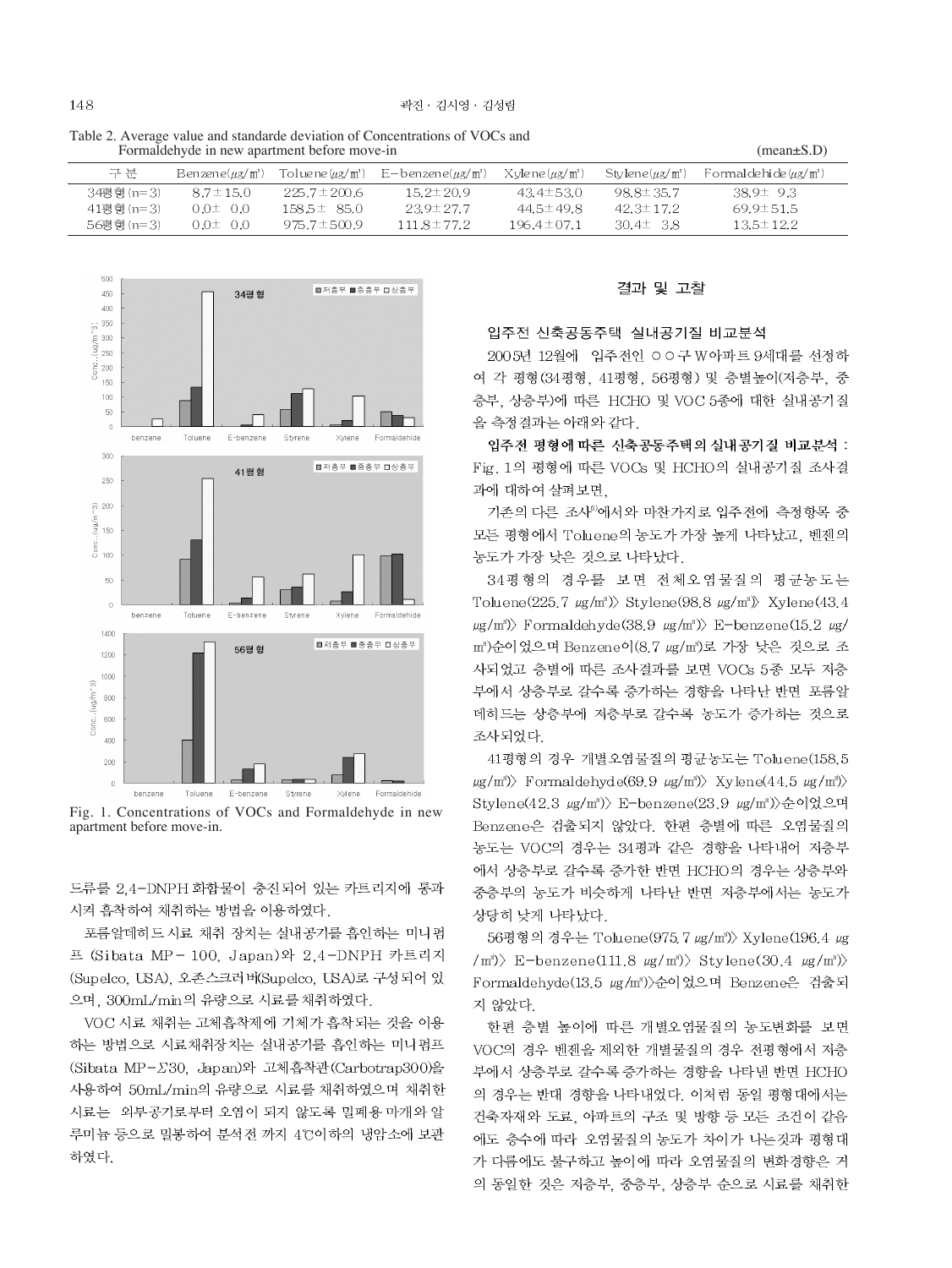

Fig. 2. Total Concentrations of VOCs and Formaldehyde in newly-built Unoccupied houses.

## 것과 관련성이 있는 것으로 사료된다.

각 평형별로 저층부는 13시, 중층부가 14시 20분, 고층부는 15시 30분부터 시료를 채취 하기위해서 저층부의 밀폐시간은 오전 8시부터 13시까지, 중층부는 오전 9시20분부터 14시20 분까지. 상층부의 경우 오전 10시30분에서 15시30시까지 밀 폐를 해야 함으로 밀폐된 시간동안의 온도와 습도가 상이함에 따라 축적되는 오염물질의 방출량의 차이에 의한 것으로 추정 되며, 일반적으로 계단식 아파트에서는 연돌효과에 의해 상층 부의 온, 습도가 저층부에 비해 다소 높아지는 경향에 따라 고 층으로 올라갈수록 포름알데히드 농도가 높아진다는 조사결과 <sup>" 와 유사하였다.</sup>

따라서 신축공동주택에 대한 조사시 저층부, 중층부, 상층부 에 대해서 같은 시간대에 동시에 오염물질을 측정함으로서 오

염물질농도의 편차를 줄일 수 있을 것으로 사료된다.

# 신축 후 기간경과에 따른 신축공동주택 실내공기질 변화

2006년도에는 2005년도와 같은 동일신축공동주택을 대상 으로 입주후 기간경과에 따른 실내공기질을 조사하려고 하였 지만 수차례에 걸친 측정에 대한 입주민의 협조 등 현실적인 어려움과 입주시 새로운 가구, 소파 등 생활용품의 구입으로 인한 오염물질의 농도의 증가가 예상되어 단지 기간경과에 따 른 실내공기질의 변화를 알아보기 위해서 입주하지 않은 OO 구 B아파트의 가장 대표적인 평형대인 33평형 3세대를 대상 으로 4회(2006년 3월 17일, 6월 27일, 9월 15일, 11월 23일) 에 걸쳐 조사하였다.

신축 후 기간경과에 따른 총오염물질의 농도변화 경향 : Fig. 2에서 나타난 것과 같이 측정시기에 따른 계절적인 영향 으로 측정시 온도와 습도는 신축후 4개월('06년6월)이 하절기 로 25 와 73%로 가장 높았고 그다음으로 신축후 7개월(06년 9월)의 온도와 습도가 각각 24 와 62%로 높게 나타났다.

신축후 기간에 따른 총 오염물질의 농도는 입주후 1개월 (366.2 μg/m<sup>3</sup>) 보다 입주 4개월 (624.0 μg/m<sup>3</sup>)이 된 시점에서 가장 높게 나타났고 개별오염물질도 모두 증가하였다.

그다음으로 입주후 7개월(415.5 µg/m<sup>3</sup>)까지도 총오염물질의 양은 입주후 1개월보다 1.1배 높게 나타났으나 개별오염물질에 따라서는 다른 변화 경향을 나타내었다.

측정시의 온도가 가장 낮은 신축후 9개월('06년 11월)의 총 오염물질의 농도가 신축후 1개월('06년3월) 에 비해 약 0.4배

구부 2006년 3월 신축후 1개월 2006년 6월 신축후 4개월 2006년 9월 신축후 7개월 2006년 11월 신축후 9개월 항목 Benzene( $\mu$ g/m<sup>3</sup>)  $0.0$ 6.7  $0.0$  $0.0$ To lue ne  $(\mu$ g/m<sup>3</sup>) 236.0 312.5 185.8 48.3  $E-b$  enzene $(\mu$ g/m<sup>3</sup>) 16.4 23,5 19.9 19.3 저층부  $X$ vlene $\langle \mu g/m^3 \rangle$ 32.8 57.1 6,6 32.2 Stylene( $\mu$ g/m<sup>3</sup>) 9.8  $10.1$  $0,0$  $0,0$ 44.9  $HCHO(\mu g/m^3)$ 46.9 181.6 159.9 Benzene( $\mu$ g/m<sup>3</sup>)  $0,0$  $10.1$  $0,0$  $0,0$ 433.4 To lue ne  $(\mu$ g/m<sup>3</sup>) 308.1 258.8 51.5  $E-b$  en zen e $(\mu$ g/m<sup>3</sup>) 9.8 20.2  $0,0$ 6,4 중층부 26.2 57.1  $0,0$ Xylene(ug/m3) 6,4 23.5  $0.0$  $0.0$  $Stvleneluz/m$ <sup>3</sup> -6.6  $HCHO(\mu g/m^3)$ 52.4 204,6 159.4 53.8  $0,0$ 3.4  $0,0$  $0.0$  $\text{B}$  enzene( $\mu$ g/m<sup>3</sup>) 239.3 268.8 292.0 58.0 To lue ne  $(\mu g/m^3)$  $E-b$  en zen e $(\mu$ g/m<sup>3</sup>) 9.8  $10,1$ 13.3 12.9 상층부 22.9  $X$ ylene $\langle \mu g/m^3 \rangle$ 26.9 13.3 25.8 Stylene( $\mu$ g/m<sup>3</sup>) 6.6  $10.1$  $0.0$ 6.4 74.9 137.5 70.6  $HCHO(\mu g/m^3)$ 212,6  $0.0$  $0.0$  $0.0$ Benzene( $\mu$ g/m<sup>3</sup>) 6.7 338.2 245.5 52.6 To lue ne  $(\mu g/m^3)$ 261.1  $E-b$  enzene( $\mu$ g/m<sup>3</sup>) 12.0 17.9  $11.1$ 12.9 전체평균 47.0  $X$ ylene $\langle \mu g/m^3 \rangle$ 27.3 6,6 21.5 Stylene( $\mu$ g/m<sup>3</sup>) 7.6 14.6  $0,0$ 2.1 58.1 152.3  $HCHO(\mu g/m^3)$ 199.6 56.4

Table 3. Concentrations of VOCs and Formaldehyde in newly-built Unoccupied houses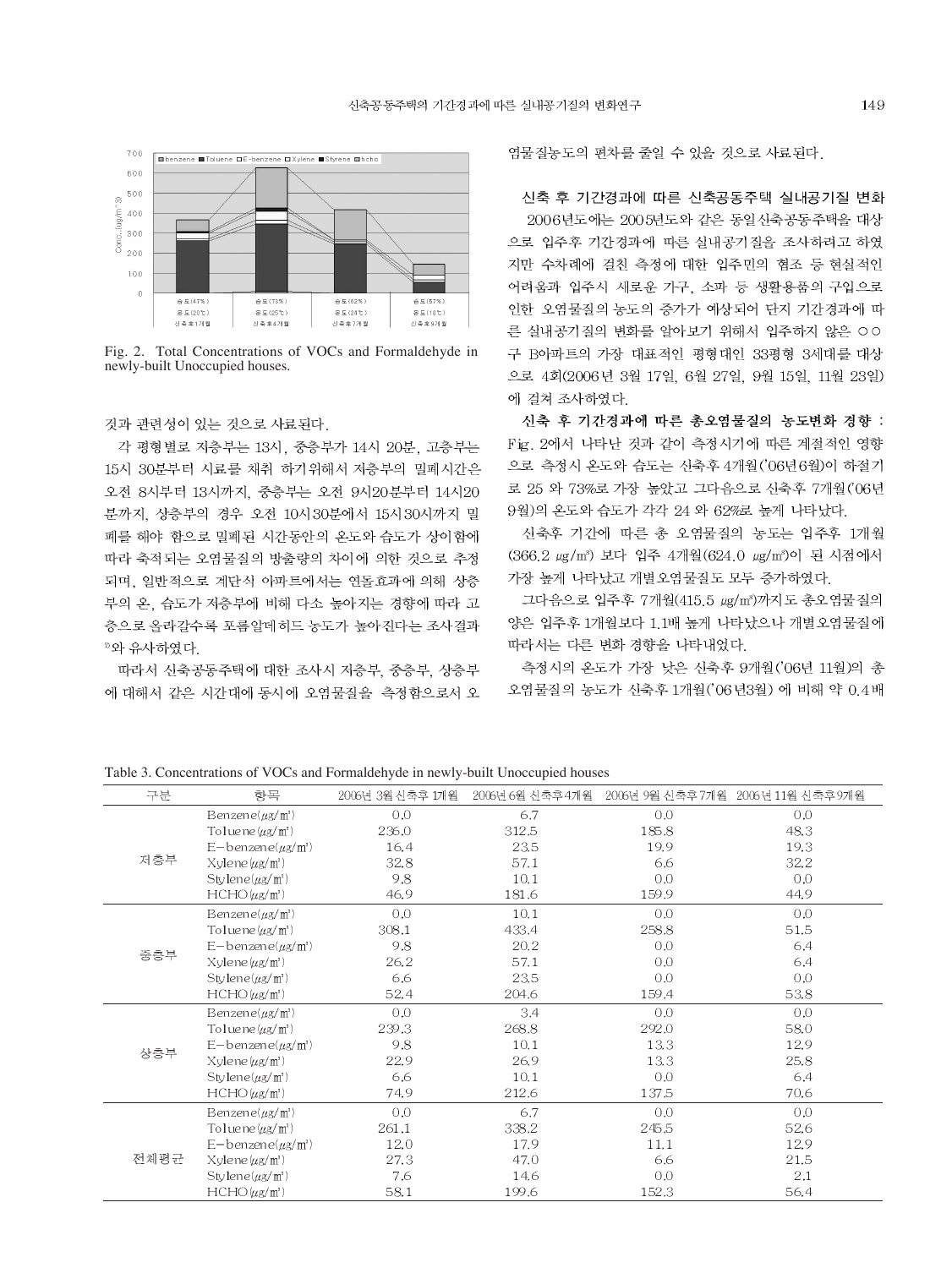

Fig. 3. Patterns of Toluene and HCHO Concentrations in newlybuilt Unoccupied houses.



Fig. 4. Patterns of VOCs Concentrations in newly-built Unoccupied houses.

수준으로 가장 낮은값으로 조사되었다.

이처럼 일반적으로 오염물질의 농도는 기간이 경과함에 따 라 감소 할 것으로 예상되었지만 위의 결과를 볼때 오염물질의 농도는 단지 기간의 경과에 의해서만 감소하는 것이 아니라 계 절에 따른 온도, 습도와 같은 기상인자에 의해서 영향을 받는 다는 것을 알 수가 있었다.

신축후 기간경과에 따른 개별 오염물질의 농도변화 경향 : Table 3와 Fig. 3, 4에서 보는바와 같이 4차례에 걸쳐 측정 한 오염물질의 농도는 신축후 1개월에는 톨루엔이 261.1 µg/m<sup>3</sup>

로 개별물질 중 농도가 가장 높았으나 신축후 9개월에는 52.6 μg/m3로 감소한 반면 포름알데히드의 농도는 신축후 1개월에 는 58.1 µg/m<sup>3</sup>에서 신축후 9개월 후에는 56.4 µg/m3로 농도값 이 크게 변하지 않아 개별항목 중 가장 높은값을 나타내었다.

개별 항목별로는 측정시기에 따라 다소 다른 경향을 나타내 었는데 톨루엔의 경우는 신축후 4개월>신축후 1개월>신축후 7 개월>신축후 9개월 순으로 농도가 높게 나타났다.

한편 에틸벤젠과 자일렌의 경우는 신축후 7개월이 가장 낮 게 나타났고 신축후 9개월에 약간 증가하는 경향을 보였다.

한편 포름알데히드의 경우는 신축후 4개월>신축후 7개월>신 축후 1개월>신축후 9개월 순으로 농도가 높게 나타났으나 신 축후 1개월의 농도나 9개월 후의 농도가 큰 차이를 보이지 않 아 기간경과에 따른 농도의 감소보다는 온도나 습도에 의한 변 화에 민감한 반응을 보이는 것으로 추정된다.

계절별로 비슷한 시기 ('05년 2월에서 '06년 2월까지)에 실 시된 입주한 신축공동주택을 대상으로 한 환경부의 조사결과 <sup>8)</sup>('06.08)도 이와 유사한 경향을 나타내었는데 이 조사 결과에 서는 신축전보다 신축후의 조사결과가 높게 나타난 이유를 단 지 실내개조여부의 유무나 생활용품의 구입, 설치여부에 따라 오염물질의 농도가 증가하는 이유로 들고 있으나 실내개조를 하지 않았거나 새로운 생활용품을 구입하지 않은 신축공동주 택도 입주전보다 입주후 2. 4개월에 오염물질의 증가에 대한 원인분석이 없었다. 이번조사결과에서는 입주하지 않은 주택 임을 감안하면 오염물질의 농도는 개별항목에 따라 다르겠지 만 온도, 습도라는 영향인자가 HCHO 등 일부 개별물질에 대 해서 큰 영향력을 나타낸다고 할 수 있겠다. 아울러 현재 신축 공동주택의 실내공기질 측정과 권고기준은 입주전에 측정한 결과에 한하여 적용하지만 이번조사결과에서 나타난 바와 같 이 입주 후에도 하절기에는 계절별 영향으로 온, 습도가 증가 함에 따라 일부 오염물질은 입주전보다도 증가되어 실내공기 질 권고기준 이상으로도 검출 될 수 있음을 간과해서는 안되 며, 따라서 입주전 뿐만 아니라 입주후의 신축공동주택에 대해

| 항목      | Benzene(µg/m°) | To lue ne $\mu$ g/m <sup>3</sup> ) | $E-b$ en zen e $(\mu$ g/m $)$ | Stylene( $\mu$ g/m $^3$ ) | $X$ vlene $(\mu$ g/m <sup>3</sup> ) | $HCHO(\mu g/m^3)$ |
|---------|----------------|------------------------------------|-------------------------------|---------------------------|-------------------------------------|-------------------|
| 신축후 7개월 | J.U            |                                    | U.U                           |                           |                                     | U.Z               |
| 신축후 9개월 | J.O            | 1 J.C                              |                               |                           |                                     | ◡.∠               |

Table 5. Correlation coefficient between indoor air pollutant and meteorological parameters

| 항<br>목      | Temperature Humidity |       | Benzene  | E-benzene | <b>HCHO</b> | Stylene  | Toluene  | Xylene   | period |
|-------------|----------------------|-------|----------|-----------|-------------|----------|----------|----------|--------|
| Temperature | 1.000                |       |          |           |             |          |          |          |        |
| Humidity    | 0.743                | 1.000 |          |           |             |          |          |          |        |
| Benzene     | 0.593                | 0.759 | 1.000    |           |             |          |          |          |        |
| E-benzene   | 0.187                | 0.289 | 0.496    | 1.000     |             |          |          |          |        |
| <b>HCHO</b> | 0.944                | 0.888 | 0.680    | 0.174     | 1.000       |          |          |          |        |
| Stylene     | 0.338                | 0.389 | 0.837    | 0.390     | 0.401       | 1.000    |          |          |        |
| Toluene     | 0.763                | 0.372 | 0.646    | 0.154     | 0.627       | 0.649    | 1.000    |          |        |
| Xylene      | 0.198                | 0.375 | 0.795    | 0.706     | 0.234       | 0.810    | 0.447    | 1.000    |        |
| period      | $-0.195$             | 0.293 | $-0.182$ | $-0.056$  | $-0.014$    | $-0.496$ | $-0.652$ | $-0.357$ | 1.000  |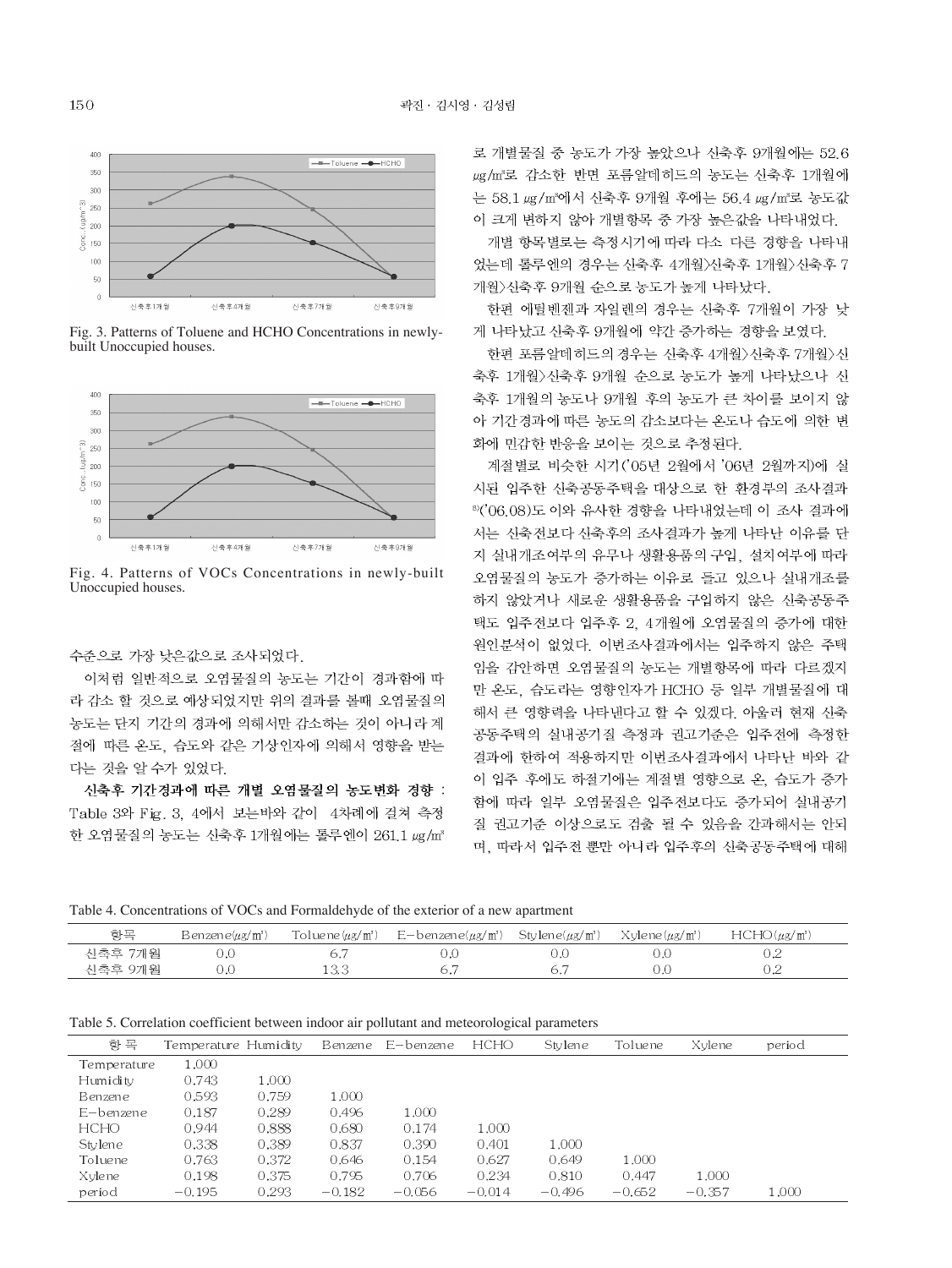

Fig. 5. Correlation coefficient between indoor air pollution and meteorology parameters.

| Initial Eigenvalues |       |                  | Extraction Sums of Squared Loadings |       |                  | Rotation Sums of Squared Loadings |       |                  |                     |
|---------------------|-------|------------------|-------------------------------------|-------|------------------|-----------------------------------|-------|------------------|---------------------|
| Factor              | Total | % of<br>Variance | Cumulative<br>$\%$                  | Total | % of<br>Variance | Cumulative :<br>$\%$              | Total | % of<br>Variance | Cumulative.<br>$\%$ |
|                     | 4.814 | 60.177           | 60.177                              | 4.814 | 60.177           | 60.177                            | 3.584 | 44.801           | 44.801              |
|                     | .692  | 21.145           | 81.322                              | .692  | 21.145           | 81.322                            | 2.922 | 36.521           | 81.322              |

Table 7. Varimax rotated factor matrix

|                | Factor |       |  |  |  |
|----------------|--------|-------|--|--|--|
| Variable       | 1      | 2     |  |  |  |
| Temperature    | 0.962  | 0.070 |  |  |  |
| Humidity       | 0.828  | 0.245 |  |  |  |
| <b>Benzene</b> | 0.625  | 0.732 |  |  |  |
| E-benzene      | 0.028  | 0.769 |  |  |  |
| <b>HCHO</b>    | 0.976  | 0.105 |  |  |  |
| Stylene        | 0.350  | 0.810 |  |  |  |
| Toluene        | 0.697  | 0.362 |  |  |  |
| Xvlene         | 0.143  | 0.966 |  |  |  |



서도 정기적인 실내공기질 조사와 연구, 관리방안과 대책에 대 해서도 검토되어야 할 것이다.

외부공기에 의한 영향 : 신축공동주택의 실내오염물질 측정 시 외부에서의 오염물질의 유입 등 영향을 알아보기 위해 신 축공동주택의 외부에 대한 측정한 결과를 Table 4에 나타내었 다. 신축공동주택의 내 · 외부에대한 I/O비를 살펴보면 톨루엔 의 경우 최소 3.9에서 최대 36.6로 나타났고, 포름알데히드의 경우는 최소 280에서 최대 763으로 나타나 외부공기가 신축 공동주택내부의 오염물질의 농도에 미친 영향은 적은 것으로 판단된다.

온도, 습도 등과 오염물질간의 상관관계 : 입주후 1개월부터 9개월까지 4차례에 걸쳐 오염물질의 변화를 살펴보면 기간경 과에 따라 단순히 오염물질이 감소되지 않고 오히려 증가되는 원인을 파악하기 위해서 기상요소인 온도, 습도등과 오염물질 간의 상관성을 알아보기 위해서 상관계수를 구하였다.

상관분석결과 물질별로 다소 차이가 있지만 온도와 상관계 수가 가장 높은 오염물질은 포름알데히드로 상관계수 r값이 0.944, 그다음으로 톨루엔이 0.763으로 나타났고 습도와 상 관계수가 높은물질은 포름알데히드와 벤젠으로 r값이 각각

Fig. 6. Factor plot in rotated space.

0.888과 0.759로 나타났다.

인자분석에 의한 실내공기질 인자간의 상호관련성 분석 : 인 자분석(factor analysis)은 상호 관련되어있는 변수들에 대하 여 동질의 변화를 주는 공통인자들을 찾아내어 변수들간의 관 계 및 확률구조를 몇 개의 인자로 해석하기 위한 통계방법이다.

Table 5, 6과 Fig. 8은 오염물질과 온도, 습도간의 인자분 석을 행한 결과이다. 두개의 인자가 고유치(Eigen Value)가 1.0이상이고 누적기여율이 81.3%로 일반적으로 고유치가 1.0 이상 (kaiser규칙) 또는 누적기여율이 80%이상에서 인자수를 결정한다는 조건에는 적합했다.

Varimax법에 의한 인자회전을 했을때 첫 번째 인자는 전체 에 대하여 44.8%의 설명력을 가지고 두 번째 인자는 전체의 36.5%의 설명력을 가지는 것으로 나타났다.

Table 6에나타난 바와 같이 Varimax법에 의한 인자회전결 과 9개의 변수중에 온도, 습도, 포름알데히드, 톨루엔이 제1요 인으로, 자일렌 등 나머지 4개항목이 제2요인으로 추출되었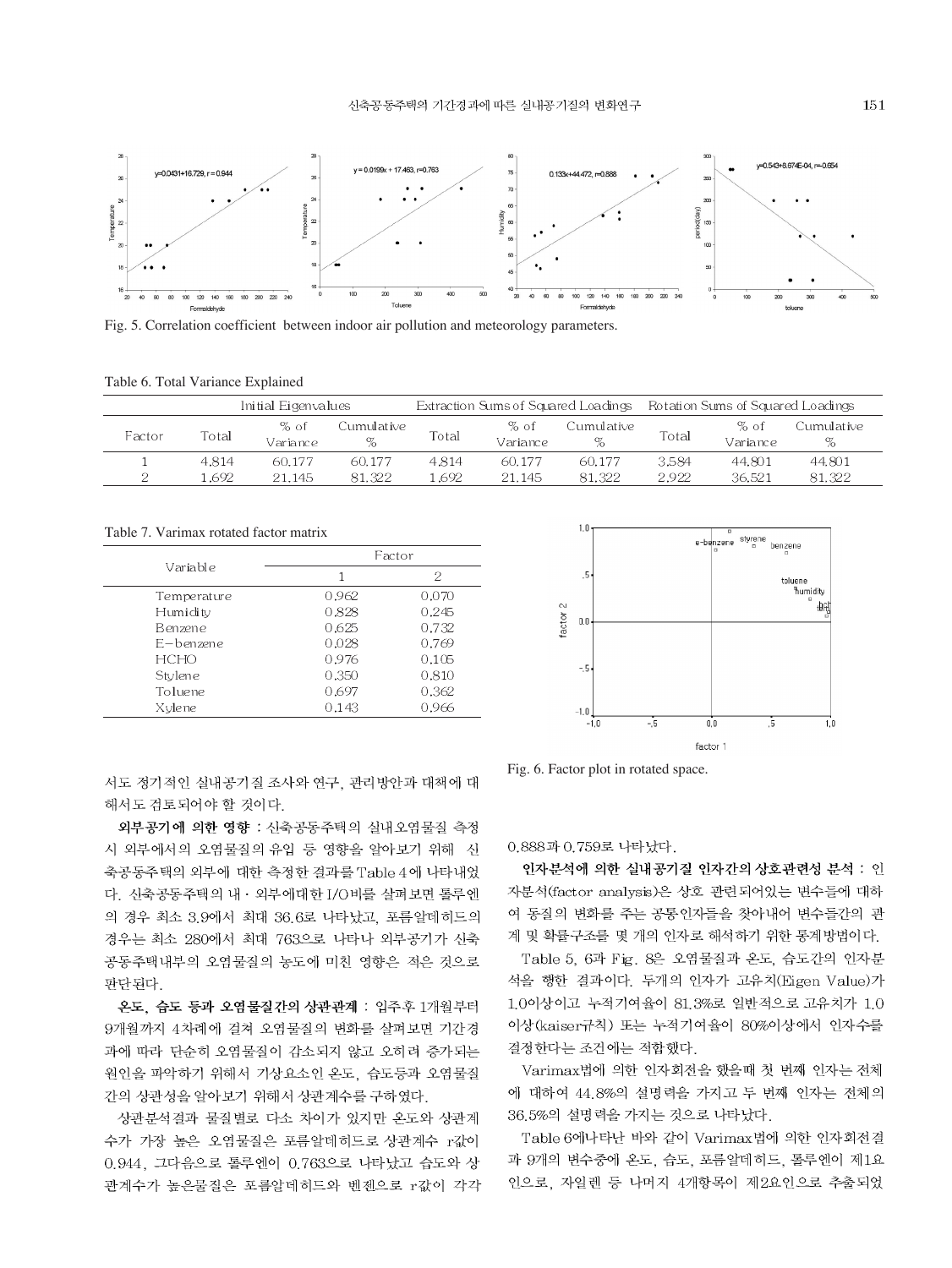|        | Initial Eigenvalues |                  |                   | Extraction Sums of Squared Loadings |                  |                    | Rotation Sums of Squared Loadings |                  |                    |
|--------|---------------------|------------------|-------------------|-------------------------------------|------------------|--------------------|-----------------------------------|------------------|--------------------|
| Factor | Total               | % of<br>Variance | Cumulative :<br>% | Total                               | % of<br>Variance | Cumulative<br>$\%$ | Total                             | % of<br>Variance | Cumulative<br>$\%$ |
|        | 4.905               | 54.496           | 54.496            | 4.905                               | 54.496           | 54.496             | 3.427                             | 38.076           | 38,076             |
|        | l 871               | 20.784           | 75.280            | 1.871                               | 20.784           | 75.280             | 2.743                             | 30.473           | 68.549             |
|        | l .425              | 15.832           | 91.111            | .425                                | 15.832           | 91.111             | 2.031                             | 22.562           | 91.111             |

Table 8. Total variance explained

Table 9. Varimax rotated factor matrix

|             |       | Eactor   |          |
|-------------|-------|----------|----------|
| Variable    | 1     | 2        | 3        |
| Temperature | 0.928 | 0.036    | 0.264    |
| Humidity    | 0.890 | 0.345    | $-0.248$ |
| Benzene     | 0.613 | 0.713    | 0.212    |
| E-benzene   | 0.054 | 0.837    | $-0.099$ |
| HCHO        | 0.978 | 0.120    | 0.082    |
| Stylene     | 0.280 | 0.699    | 0.522    |
| Toluene     | 0.581 | 0.188    | 0.753    |
| Xylene      | 0.112 | 0.929    | 0.278    |
| Period      | 0.104 | $-0.108$ | $-0.960$ |



Fig. 7. factor plot in rotated space.

다. 제1요인은 포름알데히드와 톨루엔의 농도는 온 습도의 영 향과 관련 있다는 것을, 제2요인은 톨루엔을 제외한 4개항목 간의 오염물질의 농도변화가 상호관련성을 가지고 있는 것으 로 설명된다.

오염물질과 기타인자간의 상호관련성 분석 : 오염물질과 기 간이 경과됨에 따라 감소되는 경향이 있기 때문에 기간도 하나 의 변수로 두고 인자분석을 행한 결과는 Table 8과 9, Fig. 7 에 나타내었다.

고유치(Eigen Valuea)가 1.0이상인 인자는 3개가 추출되었 고 첫 번째 인자의 전체에 대한 설명력은 38.1%, 두 번째 인자 는 30.4%, 세 번째인자는 22.6%로 나타나 이 3개의 인자의 전체에 대한 설명력이 91.1%로 높게 나타났다.

Varimax법에 의한 인자회전결과 요인 1이 온도, 습도와 포 름알데히드로 포름알데히드 농도는 온도, 습도의 변화에 따라

Table 10. The result of multi-regression analysis

| Dependent<br>Variable                 |            | Unstandardized<br>Coefficients | Standardized<br>Coefficients | Dependent<br>Variable         |            | Unstandardized<br>Coefficients | Standardized<br>Coefficients |
|---------------------------------------|------------|--------------------------------|------------------------------|-------------------------------|------------|--------------------------------|------------------------------|
| X yle ne                              | B          | Std. Error                     | β                            | Stylene                       | B          | Std. Error                     | ß                            |
| (Constant)                            | $-1.084$   | 5.436                          | $r^2 = 0.836$                | (Constant)                    | 26,372     | 8.135                          | $r^2 = 0.844$                |
| Stylene<br>$(\mu g/m^3)$<br>E-benzene | 1,641      | 0.381                          | 0.631                        | Benzene<br>$(\mu g/m^3)$      | 2.654      | 0.420                          | 1.278                        |
| $(\mu g/m^3)$                         | 1,240      | 0.395                          | 0.460                        | Humidity $(\%)$               | $-0.412$   | 0.143                          | $-0.581$                     |
| Dependent<br>Variable                 |            | Unstandardized<br>Coefficients | Standardized<br>Coefficients | Dependent<br>Variable         |            | Unstandardized<br>Coefficients | Standardized<br>Coefficients |
| <b>HCHO</b>                           | B          | Std. Error                     | $\beta$                      | E-benzene                     | B          | Std. Error                     | β                            |
| (Constant)                            | $-352.776$ | 28.381                         | $r^2 = 0.969$                | (Constant)                    | 6.757      | 2.572                          | $r^2 = 0.499$                |
| Temp, (C)                             | 13.917     | 1.914                          | 0.635                        | Xylene                        | 0.262      | 0.083                          | 0.706                        |
| Humidity(%)                           | 2.778      | 0,582                          | 0.417                        | $(\mu g/m^3)$                 |            |                                |                              |
| Dependent<br>Variable                 |            | Unstandardized<br>Coefficients | Standardized<br>Coefficients | Dependent<br>Variable         |            | Unstandardized<br>Coefficients |                              |
| <b>B</b> enzene                       | B          | Std, Error                     | β                            | Tolue ne                      | B          | Std, Error                     | β                            |
| (Constant)                            | $-10,663$  | 1.999                          | $r^2 = 0.922$                | (Constant)                    | $-641.290$ | 125,071                        | $r^2 = 0.847$                |
| Stylene<br>$(\mu g/m^3)$              | 0.308      | 0,049                          | 0.639                        | $Temp(^\circled{\mathbb{C}})$ | 26,376     | 5.300                          | 0.661                        |
| Humidity (%)                          | 0.174      | 0.035                          | 0.510                        | Period                        | 395.904    | 100.057                        | 0.525                        |
|                                       |            |                                |                              |                               |            |                                |                              |